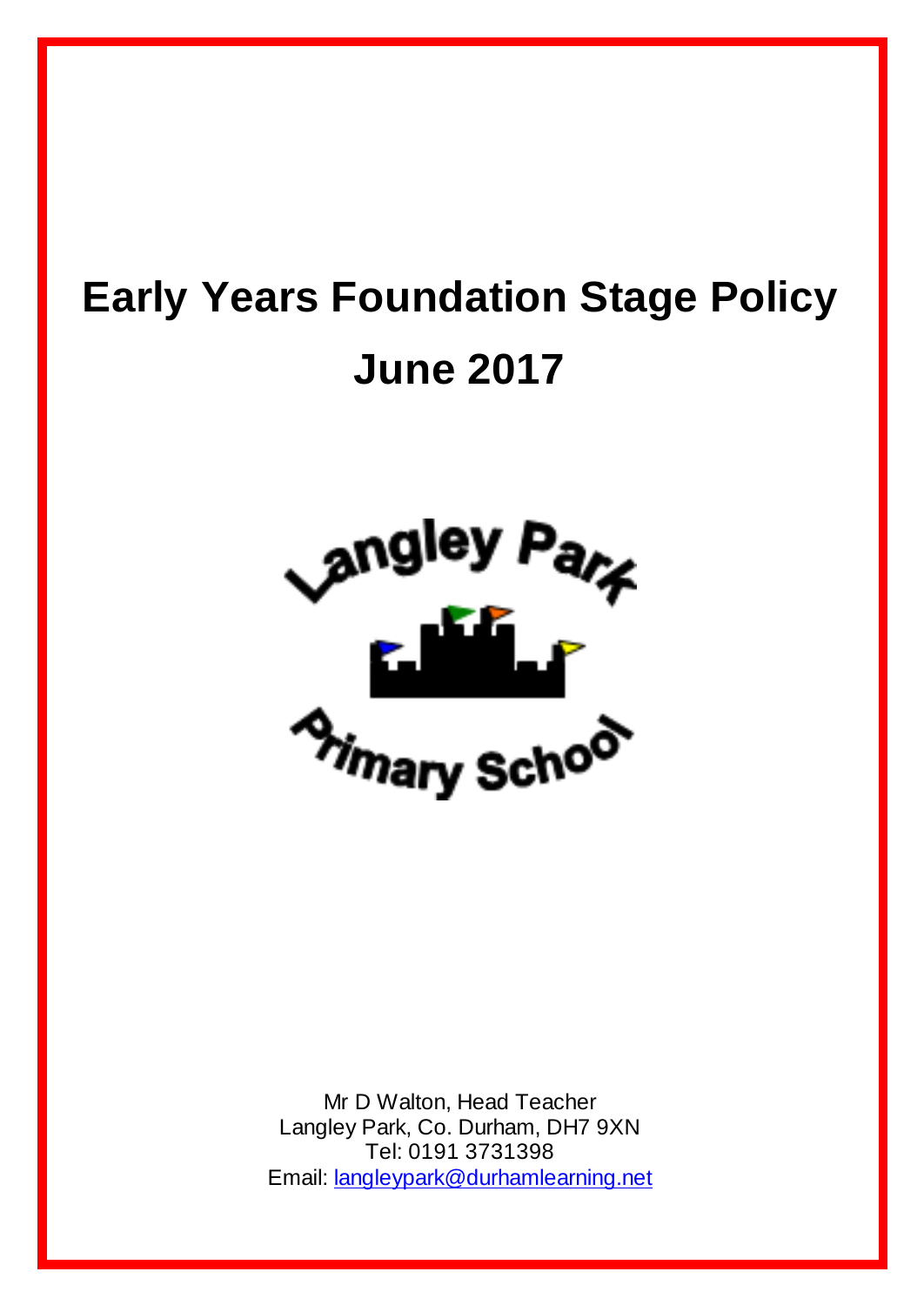**Langley Park Primary School**

**EYFS Policy**





# **Langley Park Primary School Mission Statement**

We believe that learning should be fun, purposeful and challenging. Through our effective curriculum we aim to equip each child with the skills they need for lifelong learning. We aim to develop confident learners, who take ownership of their learning are proud of their achievements and are well prepared for life in modern Britain.

We believe that every child matters. Through positive attitudes and partnerships we endeavour to develop the whole child, meeting individual needs in a safe and secure environment where differences are celebrated.

We believe that all members of our school community should work together to maintain a safe, happy and stimulating environment which encompasses not only the learning environment and school grounds, but the surrounding area also. We aim to promote sustainability and an awareness of wider global issues through our curriculum and the links made with our local and global communities.

We believe that good teamwork and positive partnerships – with individual children, the whole class, our colleagues, with governors, parents and the wider community will lead to effective teaching. high standards and successful learning.

*When parents choose to use Early Years services they want to know that provision will keep their children safe and help them to thrive.*

At Langley Park Primary School our Early Years Foundation Stage ( 2 Year Old provision, Nursery and Reception) work closely together in order to provide quality provision for the children in our care.

# **The Aims of the Early Years Foundation Stage at Langley Park Primary School are:-**

- To provide a broad and balanced curriculum which embraces the themes, principles and commitments of the Early Years Foundation Stage and the seven areas of learning in the Early Years Foundation Stage
- To provide a happy, secure, stimulating and challenging environment.
- To provide opportunities for children to make choices which will facilitate independent learning, creative thinking and enable them to feel confident as learners.
- To provide opportunities for children to develop their communication, linguistic, investigative and problem solving skills through interaction with adults and other children.
- To promote children's imagination in play through stimulating resources and activities within the inside and outside classrooms.
- To develop a partnership with parents/carers based on a shared understanding of the learning needs of the children.
- To provide quality first hand, play based learning experiences that are well planned and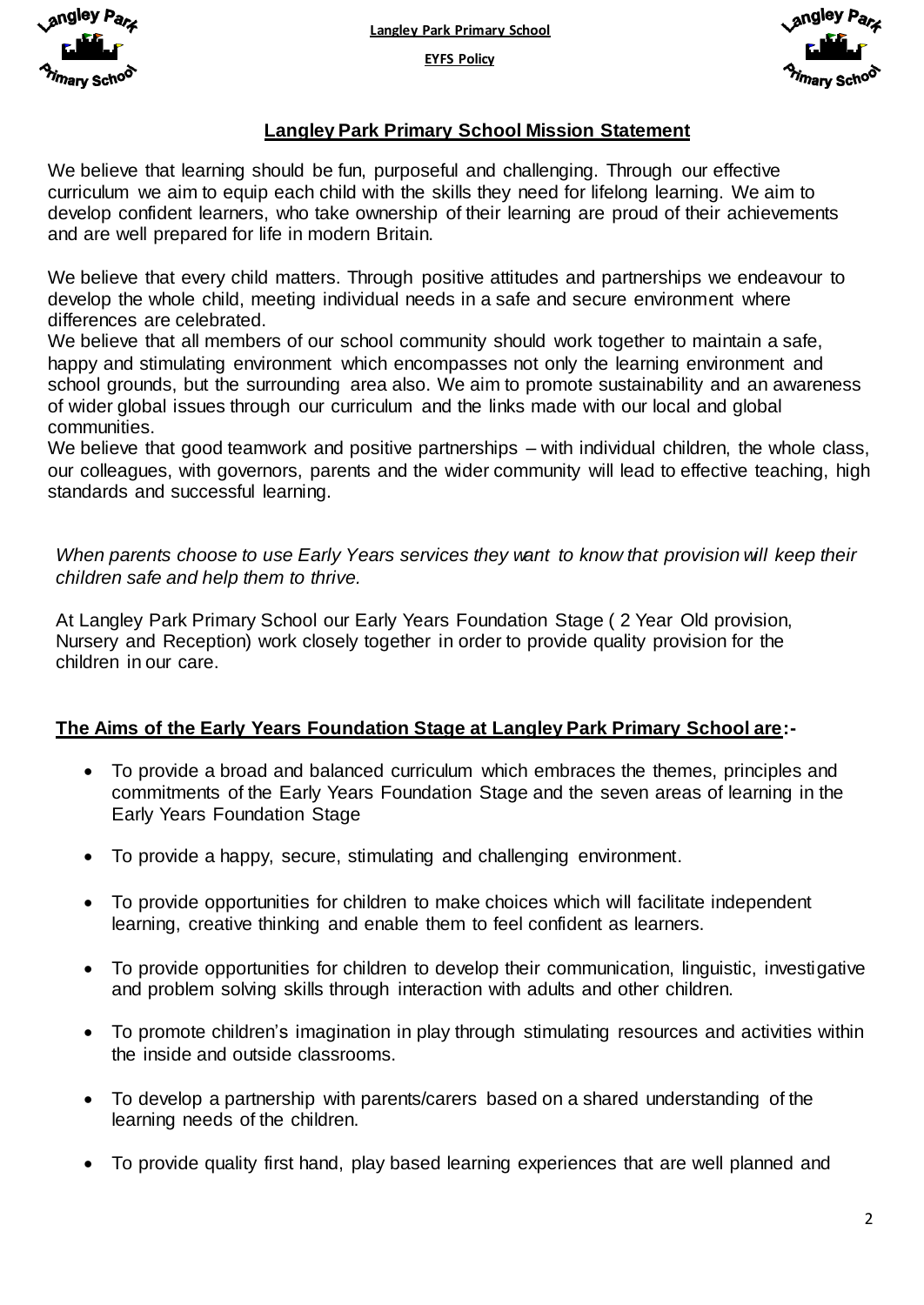



contain an appropriate balance between different types of play, permeating all aspects of the curriculum.

- To provide a range and balance of child initiated, adult initiated and adult focused activities indoors and outdoors.
- To provide a smooth transition between the Early Years Foundation Stage and Key Stage 1 – Year 1.

# **In the Early Years Foundation Stage at Langley Park Primary School we believe:-**

- That all children in our care have an entitlement to a broad and balanced curriculum (irrespective of learning needs, race, colour, gender, cultural/social background, or religious persuasion).
- That what each child can do is the starting point of his/her learning.
- That how we provide for and interact with children has a profound effect on their well-being and learning.
- That information provided by parents/carers is valued and seen as a vital link in forming a partnership with families and in building a picture of each child.
- That the Early Years Foundation Stage is the springboard to a good start in their education at school.
- That play is a major vehicle through which young children learn and gain access to all aspects of the curriculum. Play is a natural process. It puts children in charge of their own learning. It helps children to make sense of their world and enables them to develop their personal qualities, attitudes and higher order learning.
- That children learn more effectively in a lively, rich and stimulating environment with opportunities to access all areas of the curriculum indoors and out.

Essentially we want children to make decisions, become independent learners, interact with people, enjoy learning and become confident with themselves, others and our world.

# **Staffing**

Within the Early Years Foundation Stage at Langley Park Primary School, all staff will;

- engage in dialogue with children
- watch, listen and respond to children
- model language well
- encourage children to express their thoughts and use new words
- support independence and confidence
- encourage children to speculate and test ideas through trial and error
- enable children to explore and solve problems
- behave as an excellent role model for children to copy
- support children to recognise and respond to their own physical needs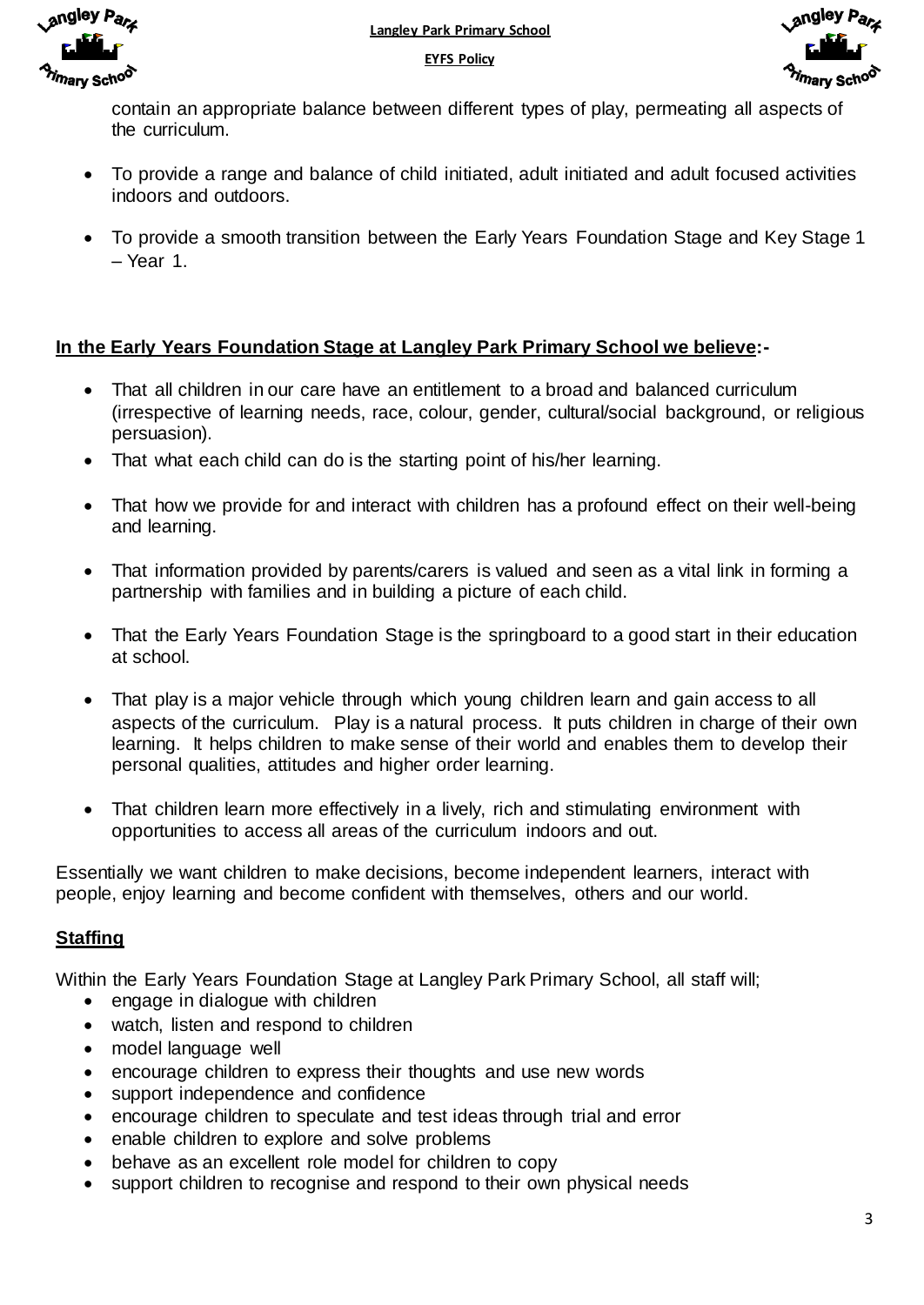



- attend to children's personal needs
- deal with children's care arrangements, including intimate care, the levels of privacy afforded to children, and supervision arrangements when undertaking personal hygiene tasks.

Staff knowledge and expertise is seen as a prerequisite for an effective Foundation Stage department and this is accomplished by:

- Nursery and Reception staff working closely together so that knowledge and expertise is shared by all parties.
- Members of the team keeping abreast of relevant research and information.
- Staff attending in-service courses, conferences and support group meetings.
- Ensuring that the Nursery Teacher and EYFS Leader have appropriate training and experience with knowledge of child development and the Early Years. They will have the ability to structure and support young children's learning, lead and manage the team and work closely with other agencies.

# **Planning the Early Years Foundation Stage Curriculum**

Learning experiences are planned for both indoor and out and are linked together through topic work which encompasses seven areas of learning.

The '**Prime Areas'** of learning;

- Communication and Language
- Personal, Social and Emotional Development
- Physical Development

The '**Specific Areas'** of learning;

- Literacy
- **Mathematics**
- Understanding the World
- Expressive Arts and Design

#### **Indoor /outdoor Environments**

The indoor environment will have structured focused areas of learning which is informed by continuous provision planning and enhanced collaboratively on a weekly basis. The indoor environment and provision will reflect priority areas within school;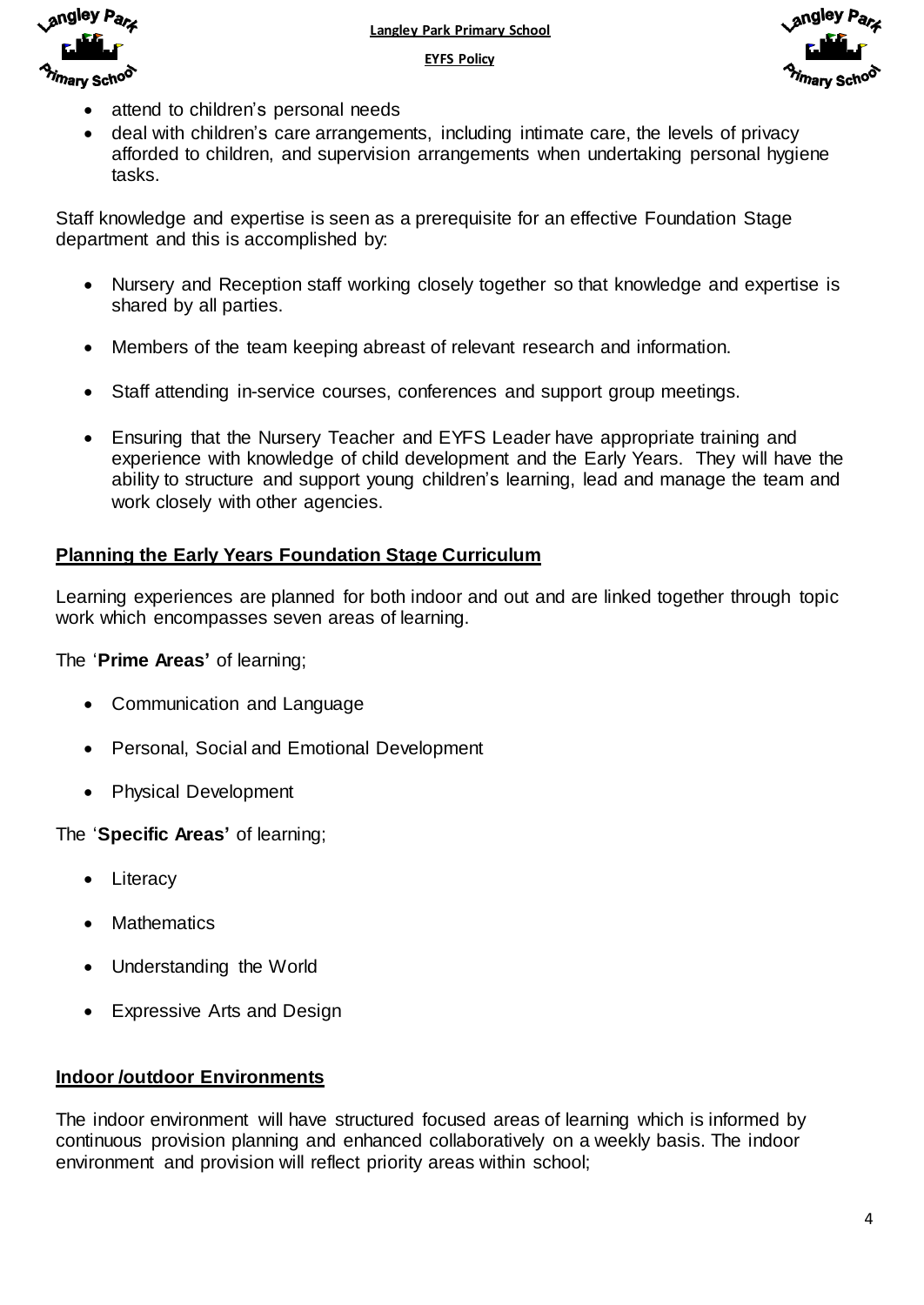





-Communication and Language -Physical Development -Literacy and Mathematics (basic skills)

Opportunities for other areas of learning will also be catered for throughout the unit. Nursery and Reception operate separately and will have their own areas of learning which are specifically targeted through accurate cohort baselines. Reception and Nursery will have specific times when children access free-flow into both rooms- this will be identified through cohort overview data and will change over time.

The outdoor environment will have open-ended opportunities for children to focus more on the Characteristics of Effective Learning including their Personal, Social and Emotional development;

*Playing and exploring – engagement* •Finding out and exploring •Playing with what they know •Being willing to 'have a go'

*Active learning – motivation* •Being involved and concentrating •Keeping trying •Enjoying achieving what they set out to do *Creating and thinking critically – thinking* •Having their own ideas

- •Making links
- •Choosing ways to do things

All outdoor areas will have continuous provision resources available and will be enhanced every half term.

# **Planning**

Each Year Group considers how to provide for the children using three stages of planning

# **Long term:**

This is informed by the Development Matters statements and Early Learning Goals the children need to meet in their development. EYFS staff will deliver topics/themes through planned children's literature. ARE objectives should be planned for on Long Term Planning for 7 areas of learning- including opportunities for parental engagement and involvement within the wider community.

# **Medium term:**

These plans cover the half term topic work each year group will deliver. A 'Stay and Play' session is arranged towards the end of each half term. This will provide opportunity for parents/carers to stay and play with their child for a creative afternoon. The theme will be to introduce a new topic/theme to parents/carers and children, which they will cover and any specific interests/feedback from the parents/carers and children are used to inform EYFS Staff's medium term planning in more detail.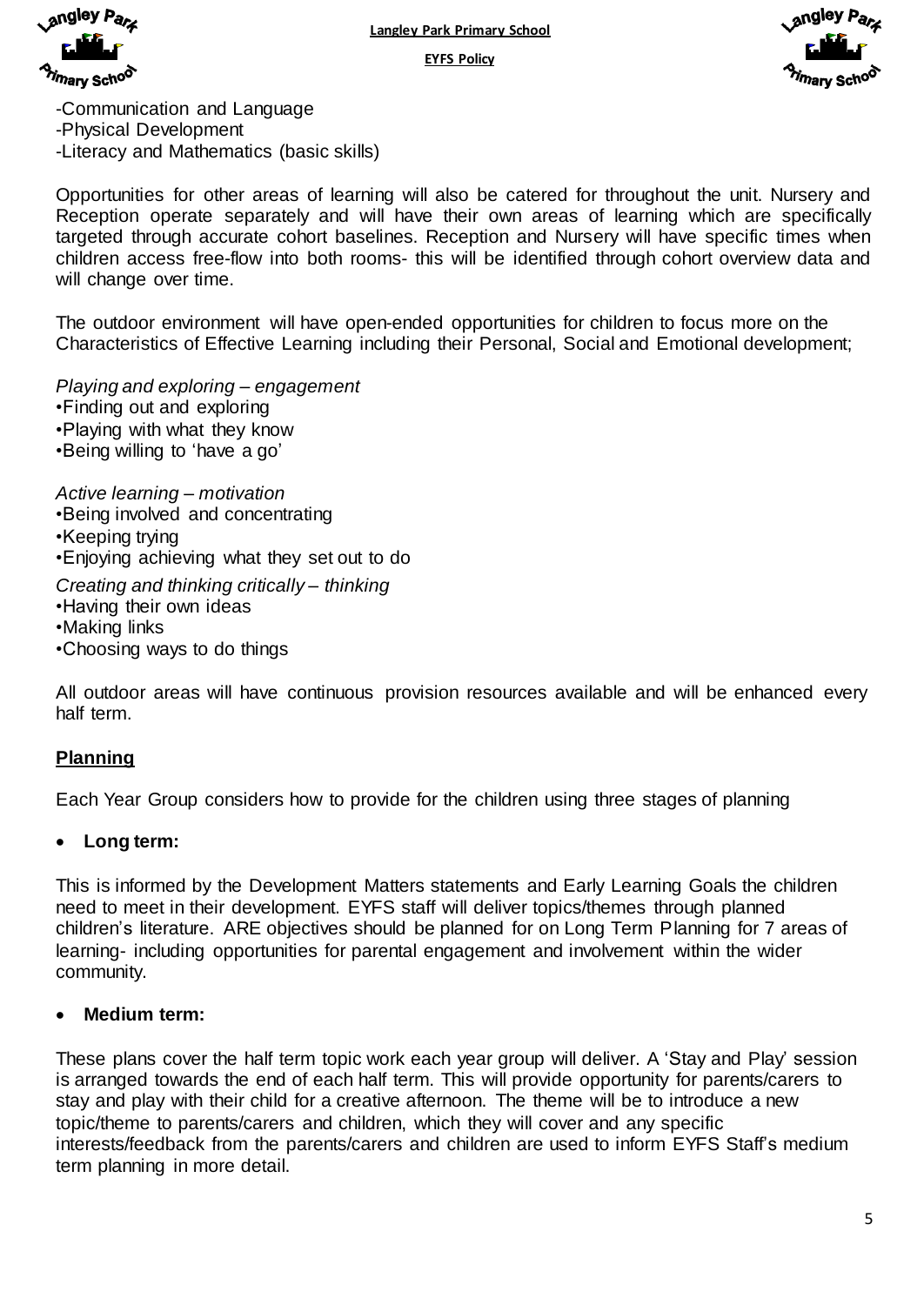



Medium term planning will include details for each of the 7 areas of learning which will be delivered through planned stories and will detail possible learning activities and opportunities.

# **Short term:**

Short term/weekly planning in the EYFS is to be completed daily, routed directly through assessment for learning. Staff plan to meet children's immediate needs which is informed from evaluations of daily planning in order to inform the next day's planning. This will identify the learning intentions/outcomes to be taught along with evaluations linked to the activities provided. The needs of individual learners, based on observations, are catered for within this framework.

Continuous provision planning is to be planned every two weeks and is enhanced collaboratively with all staff, following a weekly EYFS meeting.

Enhancements will be supported by high quality observations of the children across the week to identify area strengths and areas for development and will be routed from children's interests. Continuous provision planning is to reflect all areas of learning to enable children to reflect, consolidate and use and apply their new knowledge and skills within a challenging, fun and safe learning environment.

Learning objectives are differentiated so that the able are challenged and those that need additional help are supported. Gifted and talented pupils as well as children working well below development typical for their age will be identified through formative assessment in sessions. Interventions will then be set up, tracked and monitored for pupils who are working significantly below, or below development typical for their age.

# **Transitions**

In the Summer Term, children in both Nursery and Reception begin activities to support their transition to their next classes. A structured programme of activities and events begins to expose the children to experiences from their next school year to support a smooth transition. Activities undertaken will include:-

- Learning walk- children walk through their new year group classrooms with their current teaching staff.
- Story time- children visit classes in the new year group for stories and rhymes.
- Whole School transition day- Children will spend a morning with their new teachers and will stay for their dinner to recognise new routines.
- Transition booklet –This will be done for Nursery, Reception and Year 1 with pictures of the new environment and information which explains what to expect.
- Home Visits for new Reception Children with Reception Teacher and Parental Support Advisor
- Home Visits for new Nursery Children with Nursery Teacher and Parental Support Advisor

The children's next classes will involve more adult led and adult initiated activities, alongside some outdoor and child initiated ones. The balance of activities will be adapted to suit the needs of the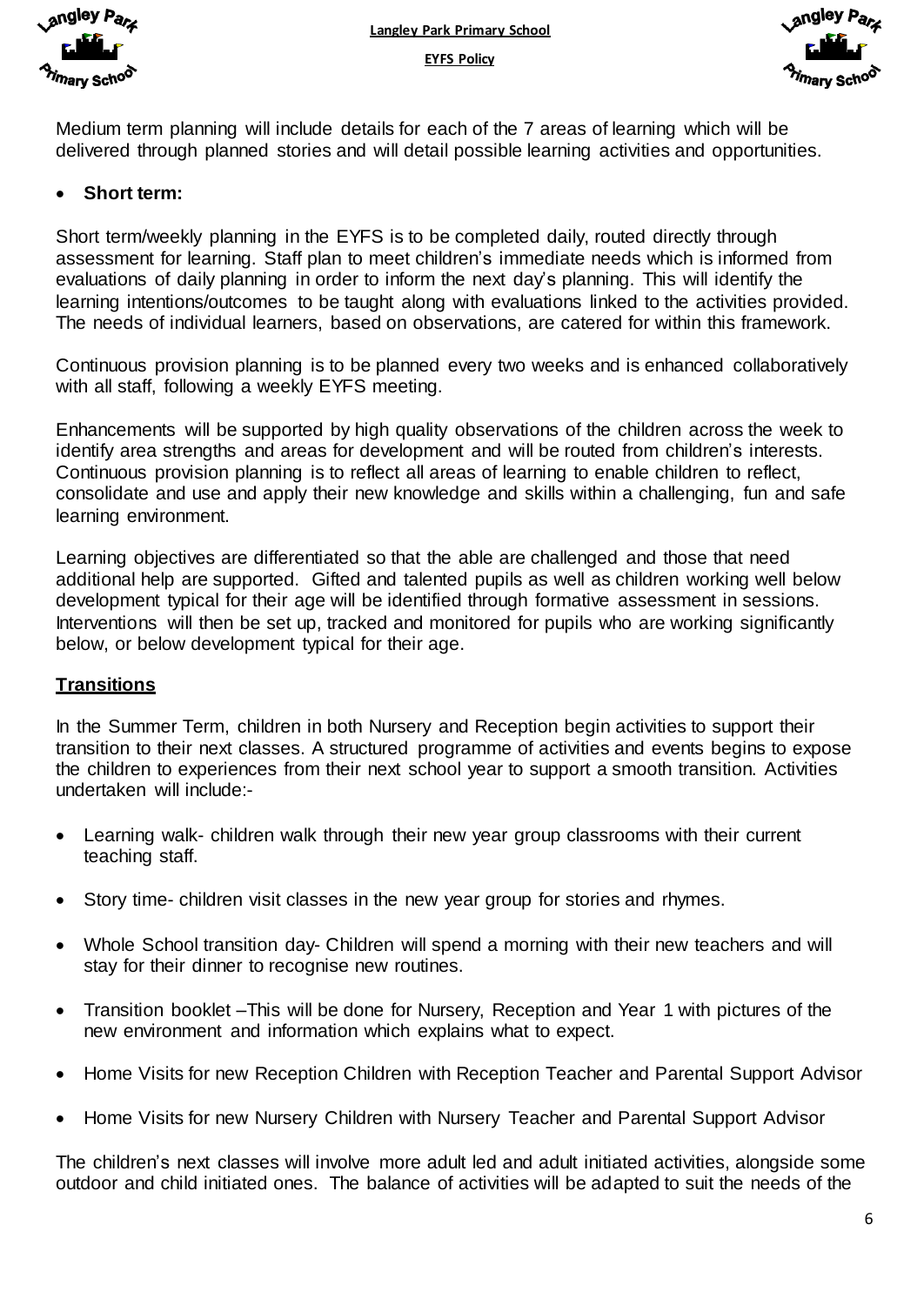



particular cohort, but the aim is to extend children's concentration through more focused sessions.

# **Observation, Assessment and Record Keeping**

Learning Journeys are used to record the learning that occurs over the children's time in the EYFS. Children's Learning Journey will start with them in Nursery and will continue throughout their time in Reception. All Nursery children's observation swill be recorded in their Learning Journey. In Reception, children will have a separate Mathematics and Literacy book and a Learning Journey for all other areas of the curriculum.

Nursery and Reception staff will have allocated children to form 'Key Worker Groups'. This is to be shared with the parent/carers. Each member of staff will keep a file with the individual overview and the Prime and Specific objectives (Development Matters) for each of their key children.

This is so that staff can ensure they are creating high quality observations of their key children and learning is consistently targeted to children's immediate next steps. The files are to be updated every term.

# **Nursery Learning Journeys include:**

- Focused observations to support baseline assessment on entry to Nursery (usually focused around Literacy & Communication and language)
- Children's 'All About Me'
- Learning stories and extended observations;
	- o Heavily focused on the Characteristics of Effective Learning
	- o Child initiated learning
	- o Adult directed tasks
	- o A good balance between children's original work and adult observations
- Evidence of play and learning at home.
- Parent/carer comments every time Learning Journeys are share with parents/carers (once every term).
- Praise notes from home

#### **Reception Learning Journeys include:**

- All Nursery observations from previous year
- Children's 'All About Me'
- On entry to Reception assessment
- Learning stories and extended observations; o Heavily focused on the Characteristics of Effective Learning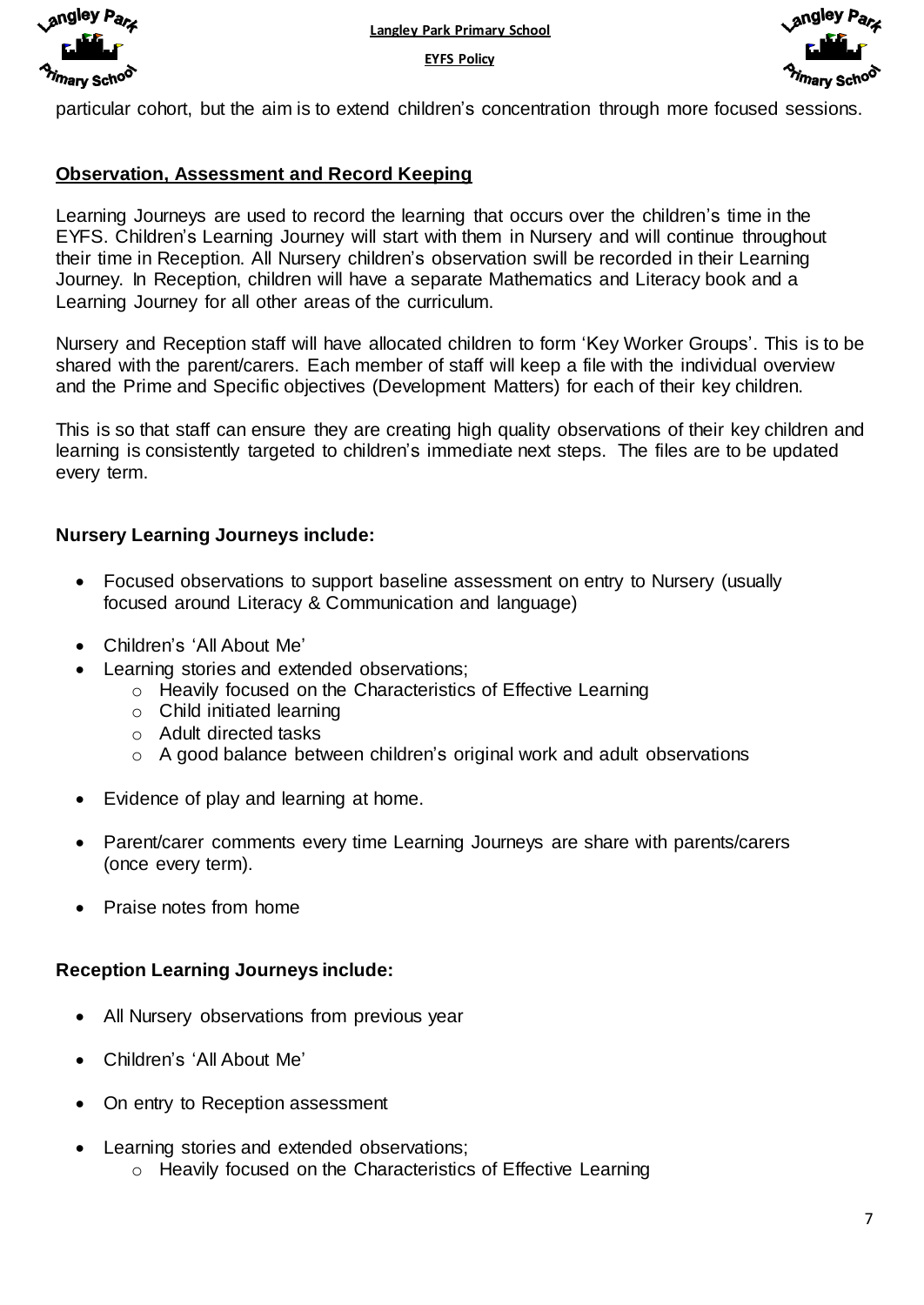





- $\circ$  Child initiated learning
- o Adult directed tasks
- o A good balance between children's original work and adult observations
- Evidence of play and learning at home.
- Parent/carer comments every time Learning Journeys are share with parents/carers (once every term).
- Praise notes from home

#### **Reception Books will include;**

- Mathematics & English books
	- Child initiated learning
	- Adult directed tasks
	- A good balance between children's original work and adult observations
- Praise notes from home

A balance between children's original work and adult observations will be dependent upon children's individual stage of their development.

#### **Intimate Care**

Within the EYFS, we follow the intimate care policy closely when a child may need to be changed.

*This guidance sets out procedures for dealing with toileting and personal/intimate care tasks with utmost professionalism, dignity and respect for the child and the maintenance of highest health and safety standards possible. The aim being to safeguard pupils, parents, staff and the*

*educational setting by providing a consistent approach within a framework which recognises the rights and responsibilities of everyone involved.*

Parents will be asked to sign a Personal/Intimate Care and Toileting Parental Consent (Form to be completed by School Head Teacher or SENCO). A Toileting and Intimate/Personal Care Log must be displayed in Reception and Nursery Toileting areas and all changes **must** be logged appropriately.

# **Partnerships with parents and families and other agencies**

As a primary school we work very closely alongside children's centres in the area in order to provide the best start to your child's school life. We work closely alongside Sure Start which delivered warp around care before and after school in order for children to have a smooth transition between both settings. In the Early Years Foundation Stage we also believe that partnership with parents and families is paramount. To develop this partnership we provide the following opportunities:

# **Visits to school:-**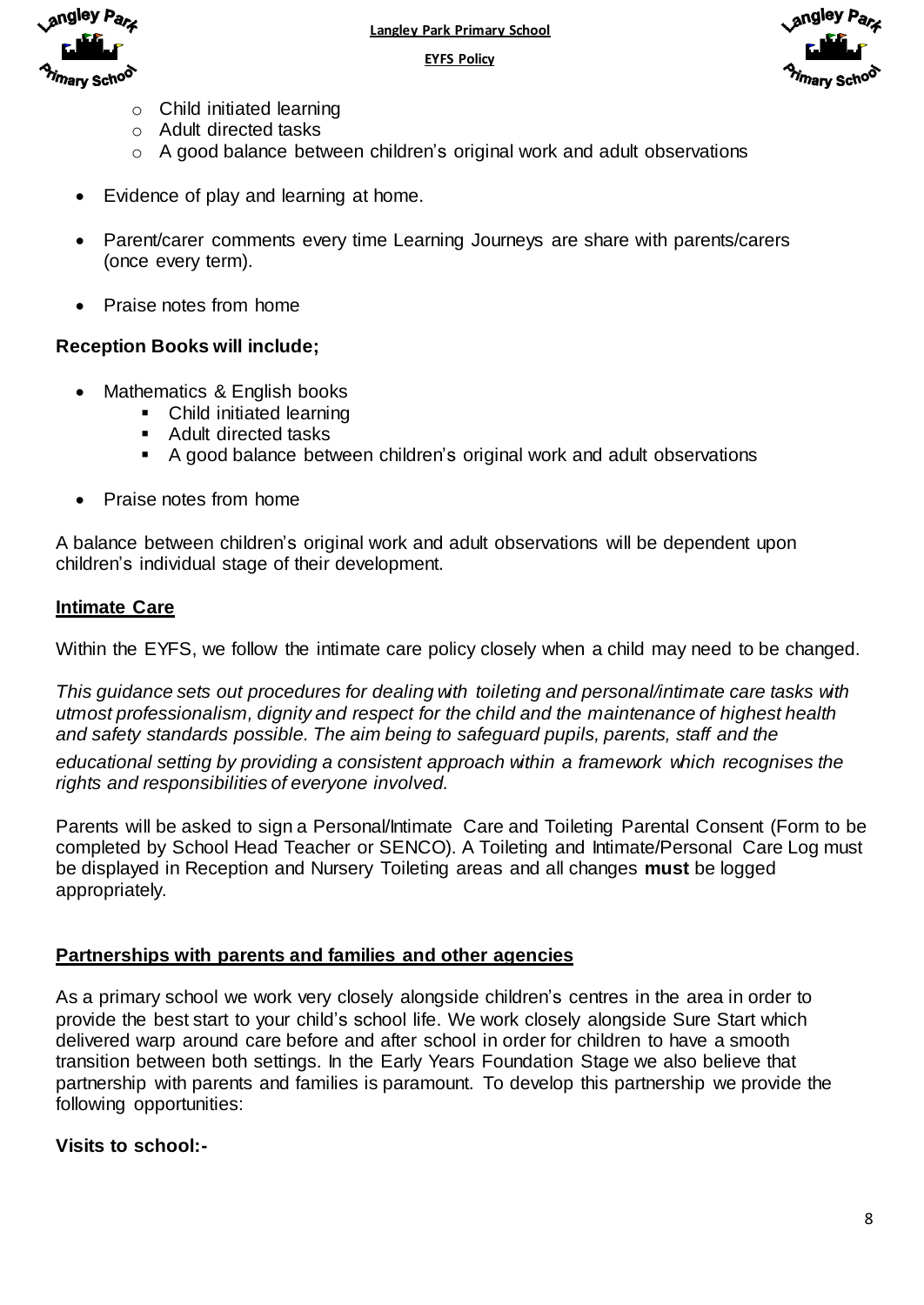



- All Nursery and Reception parents/carers are invited to 'meet the teacher' through an information session with staff and Head teacher to set expectations and familiarise with routines for new parents.
- Parents/carers are invited to come to a range of events through the year including the Harvest Festival, Christmas performances, Easter Bonnet Parade and Sports Day as well as termly 'Stay and Play' dates.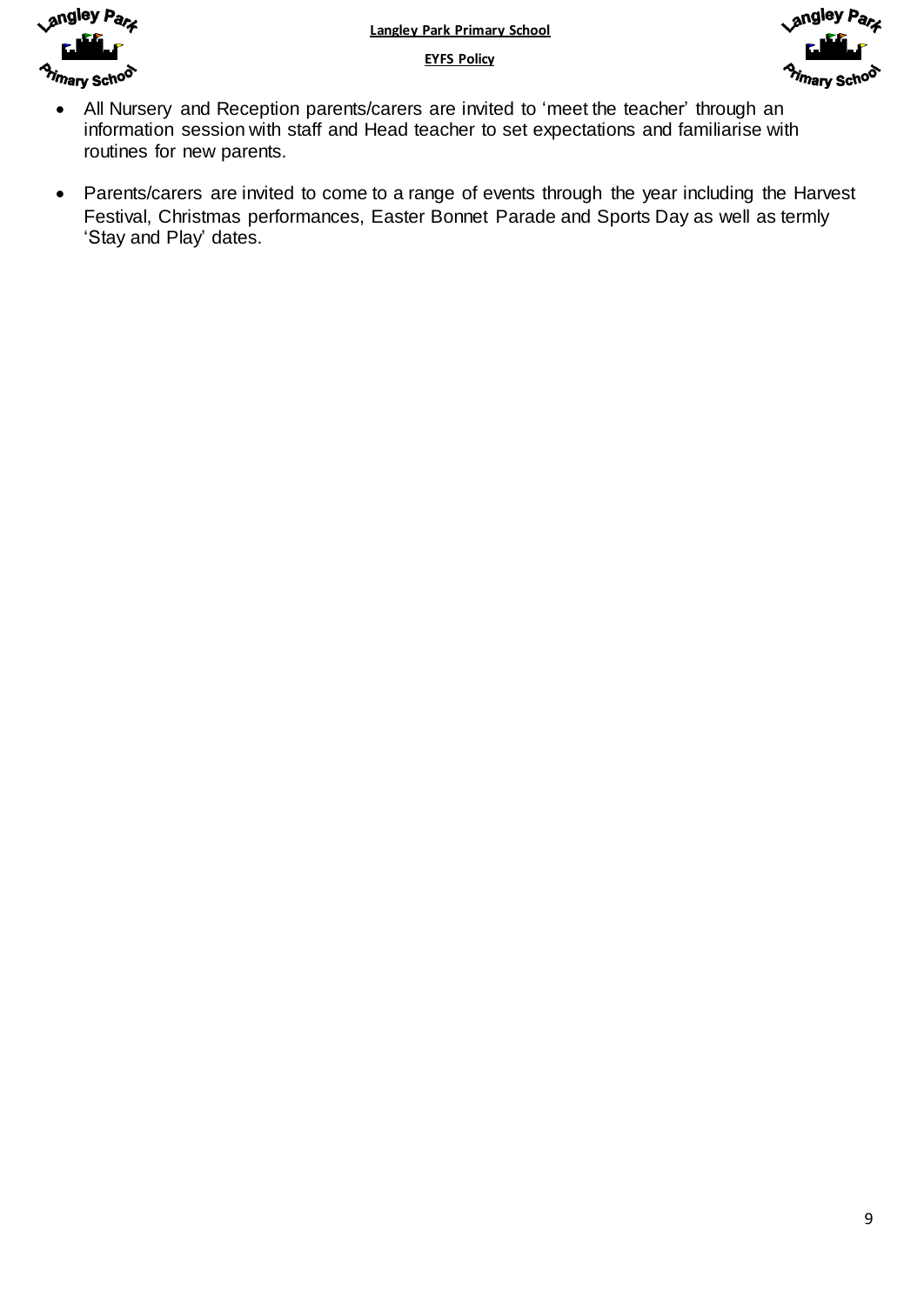

**Langley Park Primary School**

**EYFS Policy**



# **Meetings with parents:**

- Foundation Stage staff are all available to speak to parents/carers before and after school for Nursery and Reception.
- Meeting with parents/carers for new reception children in the following September to be held with all Reception staff and Head Teacher.
- 'Stay & Play' sessions are held every term for parents and carers to come and visit their child's class and find out about what happens in a day and to be informed of their child's new theme/topic the following term. Opportunities for family workers and other agencies to be available for parental support with regards to Communication and Language, Physical Development and toilet training.

# **Information sharing:**

- Website/ text messages/ Facebook/ weekly newsletters and weekly celebration assemblies.
- Praise notes from home and from school (WOW wall).
- Parents/carers are encouraged to become involved in their child's learning.
- Information to inform children's attainment is shared at regular parent's meetings alongside an annual written report.
- Half termly 'stay and play' sessions where books and learning journals are shared with parents/carers.
- End of year expectations from the curriculum for parents/carers to understand the expectations of their child's leaning and development.
- Parents and carers are regularly updated with regards to arrangements in school.

 A questionnaire is sent out to parents/carers to support our school improvement and development.